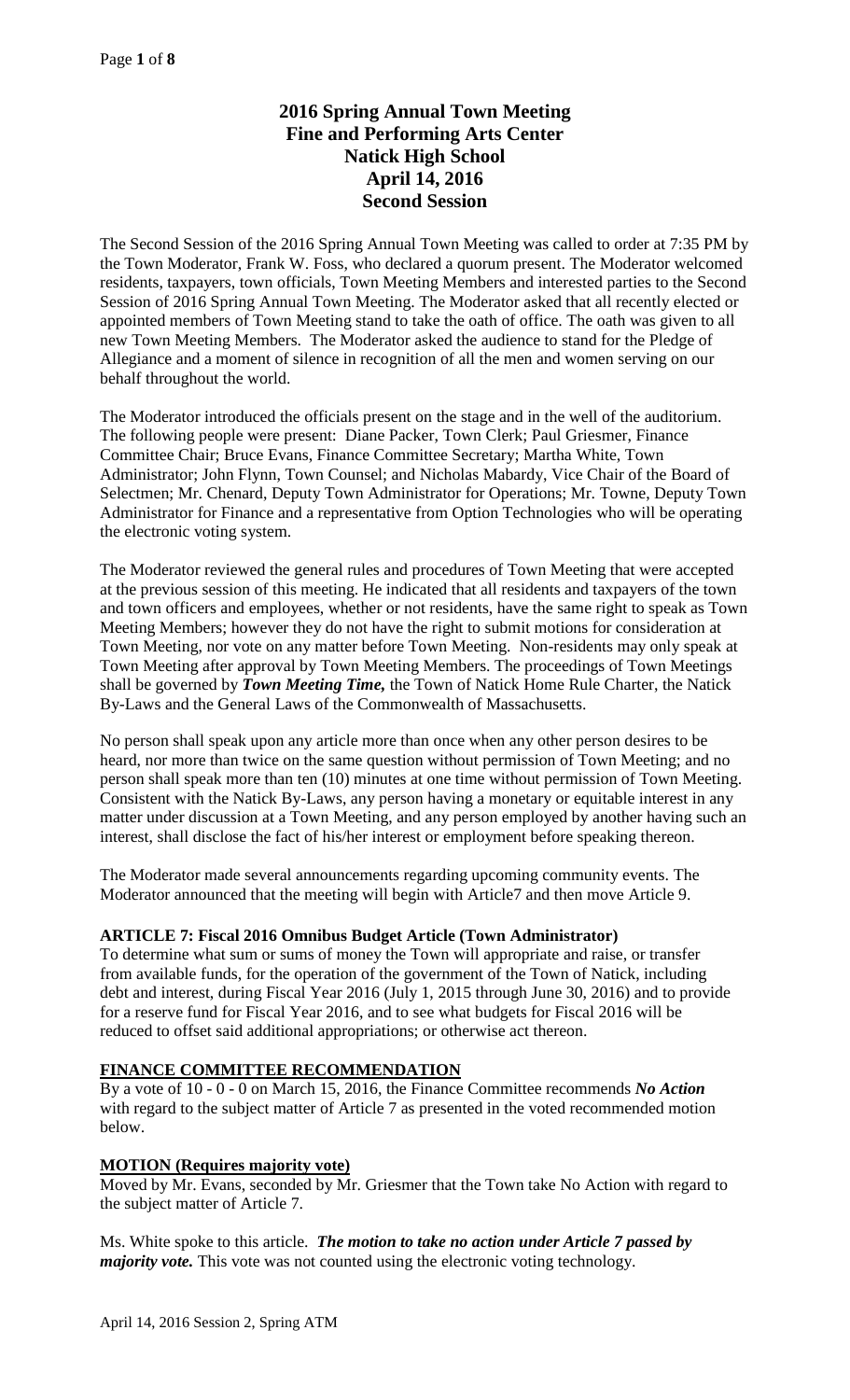# **ARTICLE 9: Morse Institute Library Fiscal 2017 Budget (Town Administrator)**

To see what sum of money the Town will vote to raise and appropriate, or otherwise provide, for the maintenance and operation of the Morse Institute Library, for Fiscal Year 2017 (July 1, 2016 through June 30, 2017); or otherwise act thereon.

### **FINANCE COMMITTEE RECOMMENDATION**

By a vote of 12 - 0 - 0 on February 25, 2016, the Finance Committee recommends *Favorable*  Action with regard to the subject matter of Article 9 as presented in the voted recommended motion below.

### **MOTION (Requires majority vote)**

Moved by Mr. Evans seconded by Mr. Griesmer that the Town vote to appropriate the Total Budget Amount shown below to be expended under the direction of the Morse Institute Board of Trustees for the operation of the Morse Institute Library, for the Fiscal Year July 1, 2016 through June 30, 2017.

| Morse Institute Library                       |             |
|-----------------------------------------------|-------------|
| Salaries & Expenses                           | \$2,109,608 |
| Total Budget Amount – Morse Institute Library | \$2,109,608 |

And that the above Total Budget Amount be raised from the following sources: Tax Levy of Fiscal Year 2017  $\frac{$2,109,608}{2}$ Total Sources \$2,109,608

Ms. Stetson, Director of the Morse Institute Library, spoke to this article. *The main motion under Article 9 passed by majority vote (114-1-0).*

### **ARTICLE 10: Bacon Free Library Fiscal 2016 Budget (Town Administrator)**

To see what sum of money the Town will vote to raise and appropriate, or transfer from available funds for the maintenance and operation of the Bacon Free Library for Fiscal Year 2016 (July 1, 2015 through June 30, 2016); or otherwise act thereon.

### **FINANCE COMMITTEE RECOMMENDATION**

By a vote of 12 - 0 - 0 on February 25, 2016, the Finance Committee recommends *Favorable Action* with regard to the subject matter of Article 10 as presented in the voted recommended motion below.

# **MOTION (Requires majority vote)**

Moved by Mr. Evans seconded by Mr. Griesmer to vote that the Town appropriate from free cash the sum of \$3,100 to be expended under the authority of the Bacon Free Library Maintenance Committee to supplementthe FY 2016 Bacon Free Library budget for salaries.

Mr. Towne spoke to this article. *The main motion under Article 10 passed by majority vote (117-0-1).*

### **ARTICLE 11: Bacon Free Library Fiscal 2017 Budget (Town Administrator)**

To see what sum of money the Town will vote to raise and appropriate, or otherwise provide, for the maintenance and operation of the Bacon Free Library, for Fiscal Year 2017 (July 1, 2016 through June 30, 2017); or otherwise act thereon.

### **FINANCE COMMITTEE RECOMMENDATION**

By a vote of 12 - 0 - 0 on February 25, 2016, the Finance Committee recommends *Favorable Action* with regard to the subject matter of Article 11 as presented in the voted recommended motion below.

# **MOTION (Requires majority vote)**

Moved by Mr. Evans seconded by Mr. Griesmer that the Town vote to appropriate the Total Budget Amount below to be expended under the direction of the Bacon Free Library Maintenance Committee for the operation of the Bacon Free Library, for the Fiscal Year July 1, 2016 through June 30, 2017.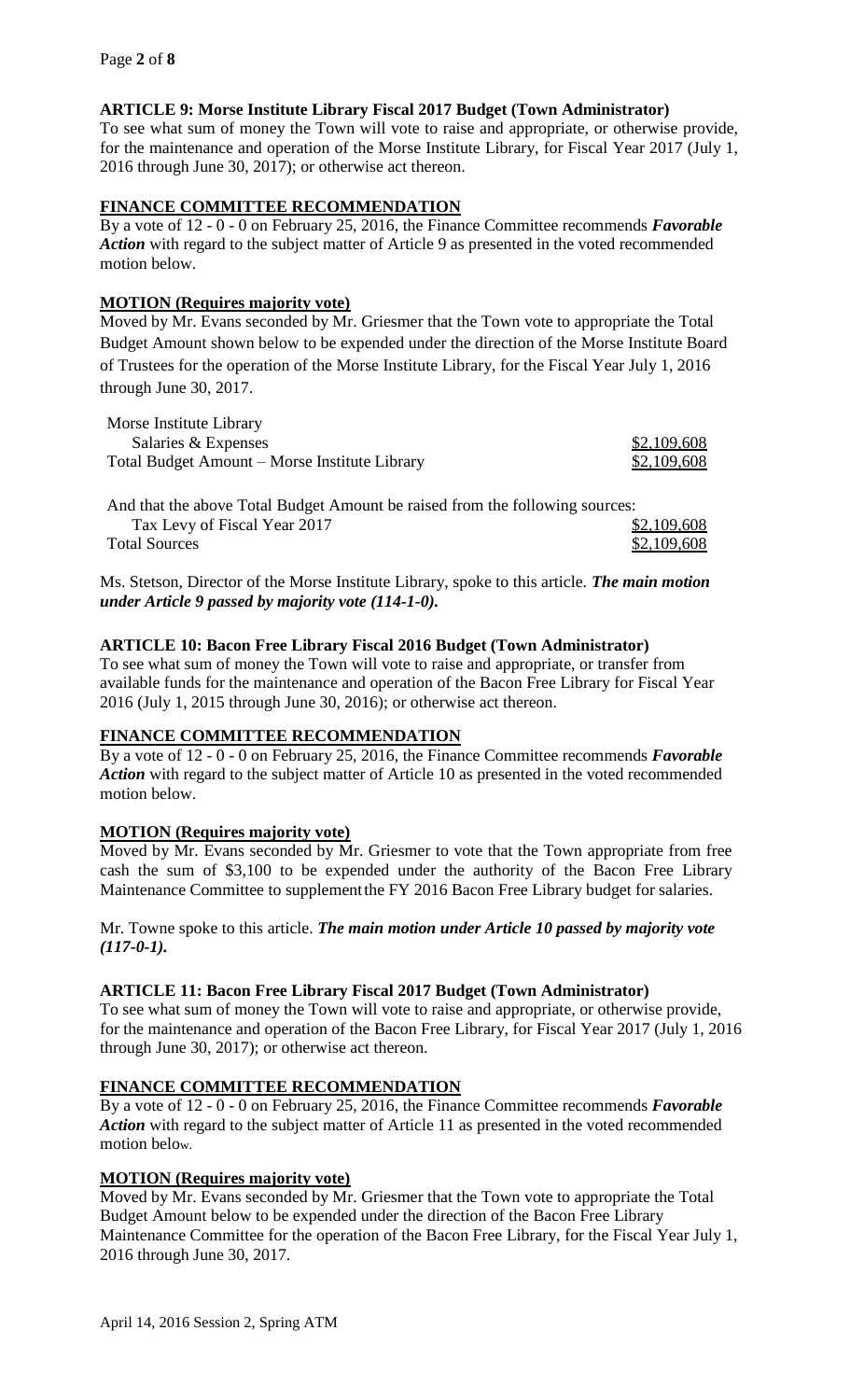| Bacon Free Library                       |           |
|------------------------------------------|-----------|
| Salaries & Expenses                      | \$164,864 |
| Total Budget Amount – Bacon Free Library | \$164,864 |
|                                          |           |

And that the above Total Budget Amount be raised from the following sources: Tax Levy of Fiscal Year 2017 **\$164,864** Total Sources  $$164.864$ 

Mr. Donovan (Precinct 4 Town Meeting Member and Chair, Bacon Free Library Board of Trustees) spoke to this article. *The main motion under Article 10 passed by majority vote (118-0-1.)*

### **ARTICLE 12: School Bus Transportation Subsidy (Superintendent of Schools)**

To see if the Town will vote to appropriate and raise, or transfer from available funds, a sum of money for the purpose of operation and administration of the school bus transportation system, and to reduce or offset fees charged for students who elect to use the school bus transportation system for transportation to and from school, for Fiscal Year 2017 (July 1, 2016 through June 30, 2017); or otherwise act thereon.

# **FINANCE COMMITTEE RECOMMENDATION**

By a vote of 11 - 0 - 0 on February 23, 2016, the Finance Committee recommends *Favorable Action* with regard to the subject matter of Article 12 as presented in the voted recommended motion below.

# **MOTION (Requires majority vote)**

Moved by Mr. Evans seconded by Mr. Griesmer that the Town vote to appropriate the sum of \$382,720 from Tax Levy for the purpose of operation and administration of the school bus transportation system for FY 2017, and to reduce or offset fees charged for students who elect to use the school bus transportation system for transportation to and from school, said funds to be expended under the direction of the Natick School Committee.

Mr. Hurley, Director of Finance, Natick Public Schools, spoke to this article. *The main motion under Article 12 passed by majority vote (115-4-0).*

# **ARTICLE 13: Re-Authorization of Revolving Funds (Town Administrator)**

To see if the Town will vote to authorize the use of revolving funds previously established pursuant to votes of Town Meeting; to determine: 1) the programs and purposes for which each such revolving fund may be expended; 2) the departmental receipts which shall be credited to each such revolving fund; 3) the board, department or officer authorized to expend money from each such revolving fund; and 4) a limit on the total amount which may be expended from each such revolving fund in the fiscal year which begins on July 1, 2016; or otherwise act thereon.

### **FINANCE COMMITTEE RECOMMENDATIONS**

The Finance Committee voted on each individual motion on February 25, 2016. Their recommendations are as follows:

| Motion A: | $12 - 0 - 0$ |
|-----------|--------------|
| Motion B: | $12 - 0 - 0$ |
| Motion C: | $12 - 0 - 0$ |
| Motion D: | $11 - 0 - 1$ |
| Motion E: | $12 - 0 - 0$ |
| Motion F: | $11 - 0 - 1$ |
| Motion G: | $12 - 0 - 0$ |
| Motion H: | $12 - 0 - 0$ |
| Motion I: | $12 - 0 - 0$ |

Ms. White spoke to all the motions under this article. Department Heads were available to answer any question.

# **MOTION A: (Requires majority vote)**

Moved by Mr. Evans seconded by Mr. Griesmer that the Town vote, pursuant to Chapter 44, 53E ½ of the Massachusetts General Laws, to authorize the Department of Public Works, under the supervision of the Department of Public Works and the Town Administrator, to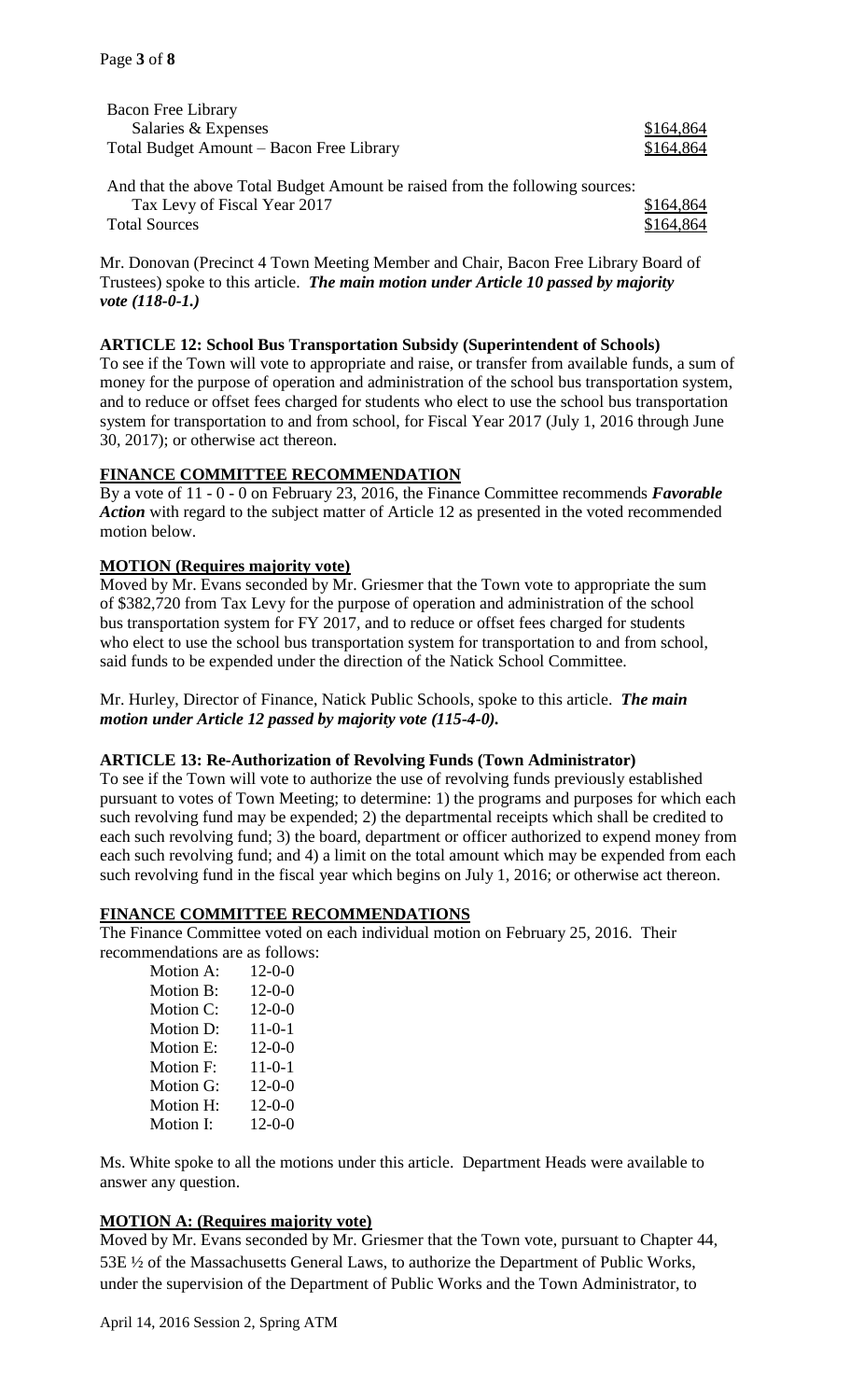expend up to and including \$100,000 during the fiscal year beginning July 1, 2016, in order to utilize revenue from the sale of surplus vehicles and equipment for the purpose of purchasing of vehicles and equipment at auction from the revolving fund established by vote of the April 2005 Annual Town Meeting under Article 17.

# *Motion A under Article 13 passed by majority vote (120-1-0).*

# **MOTION B: (Requires majority vote)**

Moved by Mr. Evans seconded by Mr. Griesmer that the Town vote, pursuant to Chapter 44, 53E ½ of the Massachusetts General Laws, to authorize the Morse Institute Library Director, under the supervision of the Library Trustees, to expend up to and including \$85,000 during the fiscal year beginning on July 1, 2016, in order to utilize revenue collected from fines for overdue materials, and from charges for lost or damaged materials, for the purpose of purchasing new books and other related materials from the revolving fund established by vote of the 2006 Spring Annual Town Meeting under Article 19.

# *Motion B under Article 13 passed unanimously (120-0-0).*

# **MOTION C: (Requires majority vote)**

Moved by Mr. Evans seconded by Mr. Griesmer that the Town vote, pursuant to Chapter 44, 53E ½ of the Massachusetts General Laws, to authorize the Morse Institute Library Director, under the supervision of the Library Trustees, to expend up to and including \$25,000 during the fiscal year beginning on July 1, 2016, in order to utilize revenue collected from rental of facilities at the Morse Institute Library for the purpose of maintenance and repair of Library facilities and equipment and the purchase of equipment for the Library, from the revolving fund established by vote of the 2006 Spring Annual Town Meeting under Article 20.

# *Motion C under Article 13 passed by majority vote (119-1-0).*

# **MOTION D: (Requires majority vote)**

Moved by Mr. Evans seconded by Mr. Griesmer that the Town vote, pursuant to Chapter 44, 53E ½ of the Massachusetts General Laws, to authorize the Community Services Director, under the supervision of the Town Administrator, to expend up to and including \$75,000 during the fiscal year beginning July 1, 2016, in order to utilize revenue received from building rental fees and donations for the purpose of funding maintenance of the Community-Senior Center and improvement projects for such building including salaries of part-time Building Monitors, from the revolving fund established by vote of the 2008 Spring Annual Town Meeting under Article 28.

# *Motion D under Article 13 passed by majority vote (117-2-0).*

# **MOTION E: (Requires majority vote)**

Moved by Mr. Evans seconded by Mr. Griesmer that the Town vote, pursuant to Chapter 44, 53E ½ of the Massachusetts General Laws, to authorize the Director of Public Health, under the supervision of the Board of Health, to expend up to and including \$40,000 during the fiscal year beginning July 1, 2016, in order to utilize revenue received from Medicare, Medicaid and health insurance reimbursements from the Board of Health's annual flu clinics for the purpose of providing subsidized funding for future flue clinics, children and adult immunization programs, pandemic and emergency preparedness, from the revolving fund established by vote of the 2011 Spring Annual Town Meeting under Article 20.

# *Motion E under Article 13 passed unanimously (123-0-0).*

# **MOTION F: (Requires majority vote)**

Moved by Mr. Evans seconded by Mr. Griesmer that the Town vote, pursuant to Chapter 44, 53E ½ of the Massachusetts General Laws, to authorize the Community Services Director and the Director of Human Services/Council on aging, under the supervision of the Council on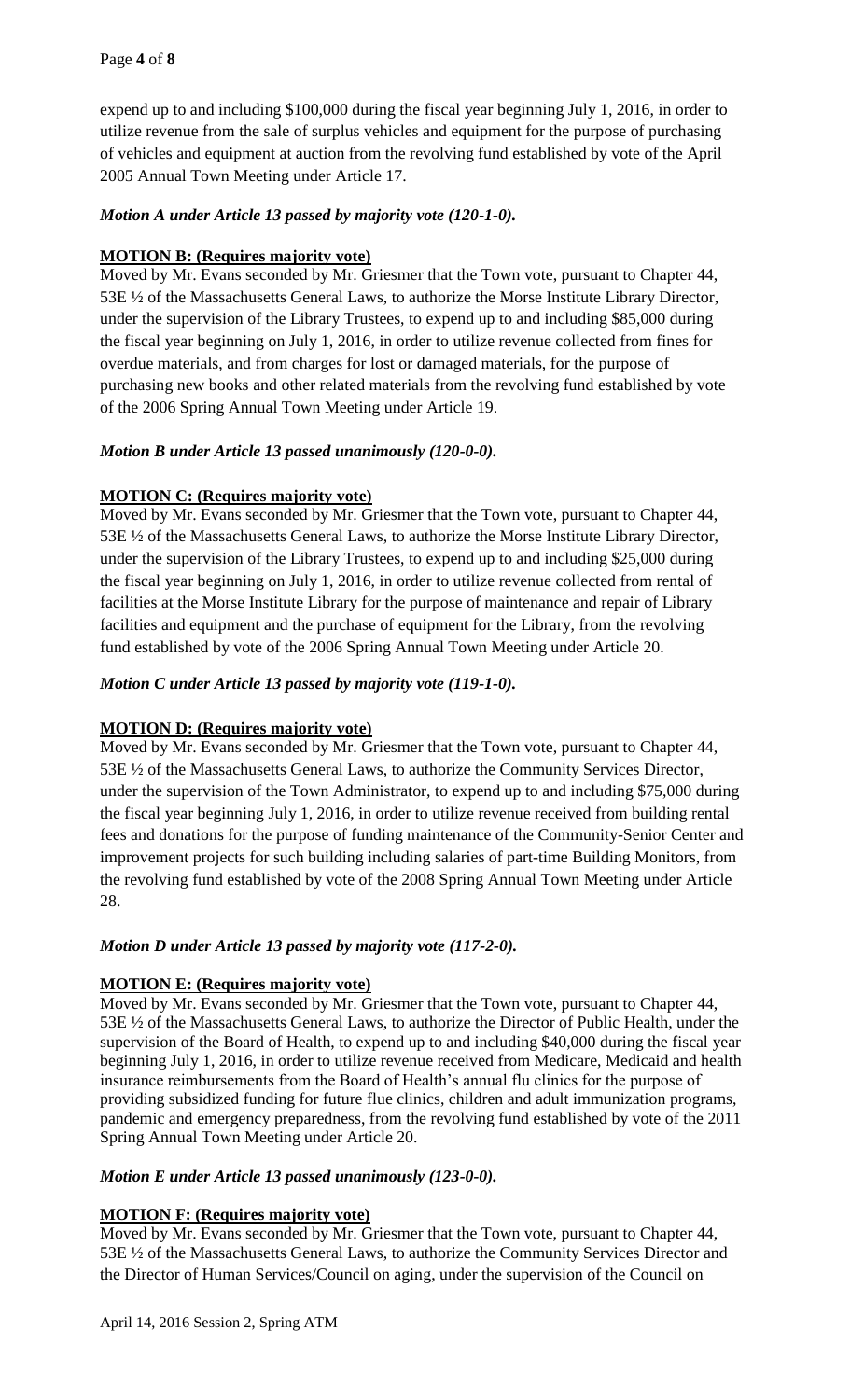Aging, to expend up to and including \$95,000 during the fiscal year beginning July 1, 2016, in order to utilize revenue received from participants in programs and activities for the purpose of funding said programs and activities at the Community-Senior Center, from the revolving fund established by vote of the 2012 Fall Annual Town Meeting under Article 15.

# *Motion F under Article 13 passed by majority vote (120-1-0).*

# **MOTION G: (Requires majority vote)**

Moved by Mr. Evans, seconded by Mr. Griesmer that the Town vote, pursuant to Chapter 44, 53E ½ of the Massachusetts General Laws, to authorize the Public Health Director, under the supervision of the Board of Health, to expend up to and including \$25,000 during the fiscal year beginning July 1, 2016, in order to utilize revenue received through grants, retail tobacco dealer permit fees and fines for the purpose of funding tobacco control programs and enforcement, from the revolving fund established by vote of the 2014 Spring Annual Town Meeting under Article 33.

# *Motion G under Article 13 passed by majority vote (120-3-0).*

# **MOTION H: (Requires majority vote)**

Moved by Mr. Evans, seconded by Mr. Griesmer that the Town vote, pursuant to Chapter 44, 53E ½ of the Massachusetts General Laws, to authorize the Sustainability Coordinator, under the supervision of the Town Administrator, to expend up to and including \$25,000 during the fiscal year beginning July 1, 2016, in order to utilize revenue received through the Town's Pay for Performance energy rewards program for the purpose of funding energy conservation and renewable energy projects, from the revolving fund established by vote of the 2015 Spring Annual Town Meeting under Article 19.

# *Motion H under Article 13 passed by majority vote (117-3-1).*

# **MOTION I: (Requires majority vote)**

Moved by Mr. Evans, seconded by Mr. Griesmer that the Town vote, pursuant to Chapter 44, 53E ½ of the Massachusetts General Laws, to authorize the Treasurer/Collector, under the supervision of the Finance Director, to expend up to and including \$100,000 during the fiscal year beginning July 1, 2016, in order to utilize revenue received from fees, charges and costs collected upon either i) the redemption of tax titles and ii) sales of real property acquired through foreclosures of tax titles for the purpose of funding expenses associated with a tax taking or tax title foreclosure, from the revolving fund established by vote of the 2015 Fall Annual Town Meeting under article 28.

# *Motion I under Article 13 passed by majority vote (120-2-1).*

# **ARTICLE 14: Capital Equipment (Town Administrator)**

To see if the Town will vote to appropriate and raise, borrow or otherwise provide, a sum of money as may be required for capital equipment for the various departments of the Town of Natick; to determine whether this appropriation shall be raised by borrowing or otherwise; or otherwise act thereon.

# **FINANCE COMMITTEE RECOMMENDATIONS**

The Finance Committee voted on each individual motion on March 8, 2016. The votes on all of these motions were 10-0-0.

Mr. Chenard, Deputy Town Administrator of Operations made a presentation on this Article and members asked questions and debated each individual motion.

Motion A was moved by Mr. Evans, seconded by Mr. Griesmer.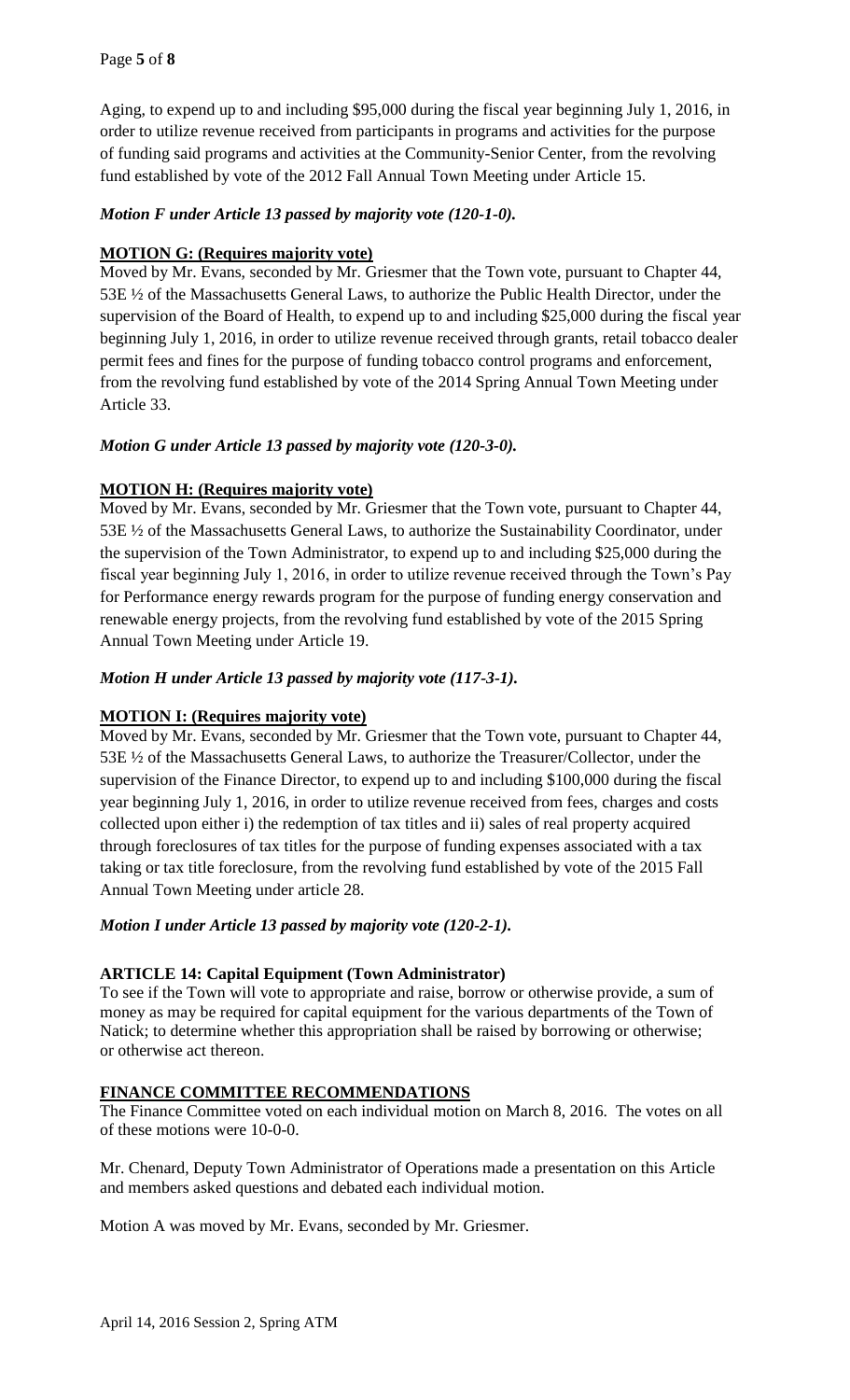### Page **6** of **8**

#### **MOTION A: (Two-thirds vote required)**

Move that the Town vote to appropriate the sum of \$779,200 to be expended under the direction of the Natick Public Schools for the purpose of replacing NSD-80 (Delivery Truck), Police Department for the purpose of replacing police cruisers, replacing automatic external defibrillators, replacing/adding security cameras, 911 software enhancement, and purchasing radio equipment parts, under the direction of the Public Works Department for the purpose of LED streetlight conversion, stormwater permit impact study, installing crosswalk signal systems, replacing LF-16 (athletic field mower), replacing LF-1, and completing a tree inventory, and under the direction of the Community Services Department for the purpose of playground safety updates, and under the direction of the Facilities Management Department for the purpose of installing an irrigation system at the Natick High School, replacing the privacy partitions at the Brown School, adding water bottle fillers at the Natick High School, replacing auditorium AC compressors at the Wilson School, and replacing NFM-88, and under the direction of the Human Resources Department for the purpose of purchasing HR management software, individually shown as items 1, 2, 3, 4, 5, 6, 8, 9, 10, 14, 15, 16, 17, 18, 19, 20, 21, 22, and 23 in Table A below, and that to meet this appropriation the sum of \$779,200 be raised from the Capital Stabilization Fund.

#### **TABLE A - MOTION A: Article 14 - Capital Equipment - 2016 Spring Annual Town Meeting**

| Item#                                           | Item<br>Department           |                                                                  | <b>Funding Source</b> |    | Amount  |
|-------------------------------------------------|------------------------------|------------------------------------------------------------------|-----------------------|----|---------|
| $\mathbf{1}$                                    | Public Schools               | Replace NSD-80 (Delivery Truck)                                  | Capital Stab. Fund    | \$ | 42,000  |
| $\overline{2}$                                  | <b>Police Department</b>     | Cruiser Replacement                                              | Capital Stab. Fund    | \$ | 82,000  |
| 3                                               | Police Department            | Replace Automatic External Defibrillators                        | Capital Stab. Fund    | Ś  | 35,200  |
| 4                                               | Police Department            | Replace/Add Security Cameras                                     | Capital Stab. Fund    | Ś  | 15,000  |
| 5                                               | Police Department            | 911 Software Enhancement                                         | Capital Stab. Fund    | Ś. | 14,000  |
| 6                                               | Police Department            | Replacement Radio Equipment Parts                                | Capital Stab. Fund    | Ś. | 24,000  |
| 8                                               | <b>Public Works</b>          | LED Streetlight Conversion                                       | Capital Stab. Fund    | \$ | 65,000  |
| 9                                               | <b>Public Works</b>          | Stormwater Permit Impact Study                                   | Capital Stab. Fund    | \$ | 50,000  |
| 10                                              | <b>Public Works</b>          | Install Crosswalk Signal Systems                                 | Capital Stab. Fund    | \$ | 60,000  |
| 14                                              | <b>Public Works</b>          | Replace LF-16 (Athletic Field Mower)                             | Capital Stab. Fund    | Ś  | 80,000  |
| 15                                              | <b>Public Works</b>          | Replace LF-1                                                     | Capital Stab. Fund    | \$ | 35,000  |
| 16                                              | <b>Public Works</b>          | Tree Inventory                                                   | Capital Stab. Fund    | Ś. | 10,000  |
| 17                                              | <b>Community Services</b>    | Playground Safety Updates                                        | Capital Stab. Fund    | Ś. | 25,000  |
| 18                                              | <b>Facilities Management</b> | Natick High School - Install Irrigation System                   | Capital Stab. Fund    | Ś. | 55,000  |
| 19                                              | <b>Facilities Management</b> | Brown - Replace the Privacy Partitions                           | Capital Stab. Fund    | Ś. | 50,000  |
| 20                                              | <b>Facilities Management</b> | Natick High School - Replace Water Fountains with Bottle Fillers | Capital Stab. Fund    | \$ | 12,000  |
| 21                                              | <b>Facilities Management</b> | Wilson - Replace Auditorium AC Compressors                       | Capital Stab. Fund    | \$ | 50,000  |
| 22                                              | <b>Facilities Management</b> | Replace NFM-88                                                   | Capital Stab. Fund    | Ś  | 40,000  |
| 23                                              | Human Resources              | HR Management Software                                           | Capital Stab. Fund    | \$ | 35,000  |
| <b>Appropriation under Article 14: MOTION A</b> |                              |                                                                  |                       | \$ | 779,200 |

#### *Motion A under Article 14 passed by a two-thirds vote (119-2-2).*

#### Motion B was moved by Mr. Evans, seconded by Mr. Griesmer.

#### **MOTION B: (two-thirds vote required)**

Move that the Town vote to appropriate the sum of \$832,000 to be expended under the direction of the Fire Department for the purpose of replacing an ambulance, and under the direction of the Public Works Department for purpose of replacing H-50 (Dump Truck), replacing H-63 (Street Sweeper), and under the direction of the Finance Department, for the purpose of purchasing and converting the accounts receivable software, individually shown as items 7, 12, 13, and 24, in Table B below, and that to meet this appropriation the Treasurer with the approval of the Board of Selectmen is authorized to borrow \$832,000 under Massachusetts General Laws Chapter 44, Section 7, as amended, or any other enabling authority and to issue bonds or notes of the Town therefore aggregating not more than \$832,000 in principal amount and that the Town Administrator with the approval of the Board of Selectmen is authorized to take any action necessary to carry out this program.

#### **TABLE B, MOTION B: Article 14 - Capital Equipment - 2016 Spring Annual Town Meeting**

| Item# | Department      | Item                                                 | <b>Funding Source</b> | Amount  |
|-------|-----------------|------------------------------------------------------|-----------------------|---------|
|       | Fire Department | Replace Ambulance                                    | Tax Levy Borrowing \$ | 225.000 |
| 12    | Public Works    | Replace H-50 (Dump Truck)                            | Tax Levy Borrowing \$ | 135.000 |
| 13    | Public Works    | Replace H-63 (Street Sweeper)                        | Tax Levy Borrowing    | 212.000 |
| 24    | Finance         | Accounts Receivable Software Purchase and Conversion | Tax Levy Borrowing    | 260.000 |

**Appropriation under Article 14: MOTION B \$ 832,000**

#### *Motion B under Article 14 passed by two-thirds vote (121-1-0).*

Motion C was moved by Mr. Evans, seconded by Mr. Griesmer.

#### **MOTION C: (two-thirds vote required)**

Move that the Town vote to appropriate the sum of \$345,000 to be expended under the direction of the Public Works Department for purpose of installing water pump variable frequency drives and controls, and replacing W-23 (Dump Truck), individually shown as items 25, and 27, in Table C below, and that to meet this appropriation the Treasurer with the approval of the Board of Selectmen is authorized to borrow \$345,000 under Massachusetts General Laws Chapter 44, Section 8, as amended, or any other enabling authority and to issue bonds or notes of the Town therefore aggregating not more than \$345,000 in principal amount and that the Town Administrator with the approval of the Board of Selectmen is authorized to take any action necessary to carry out this program.

#### **TABLE C, MOTION C: Article 14 - Capital Equipment - 2016 Spring Annual Town Meeting**

| Item# | Department                                       | Item                                                                 | <b>Funding Source</b> | Amount  |
|-------|--------------------------------------------------|----------------------------------------------------------------------|-----------------------|---------|
| 25    |                                                  | Water/Sewer Enterprise Springvale Treatment Plant - Water Pump VFD's | W/S Borrowing         | 120.000 |
| 27    | Water/Sewer Enterprise Replace W-23 (Dump Truck) |                                                                      | W/S Borrowing         | 225.000 |
|       |                                                  |                                                                      |                       |         |

**Appropriation under Article 14: MOTION C \$ 345,000**

*Motion C under Article 14 passed by two-thirds vote (118-1-1).*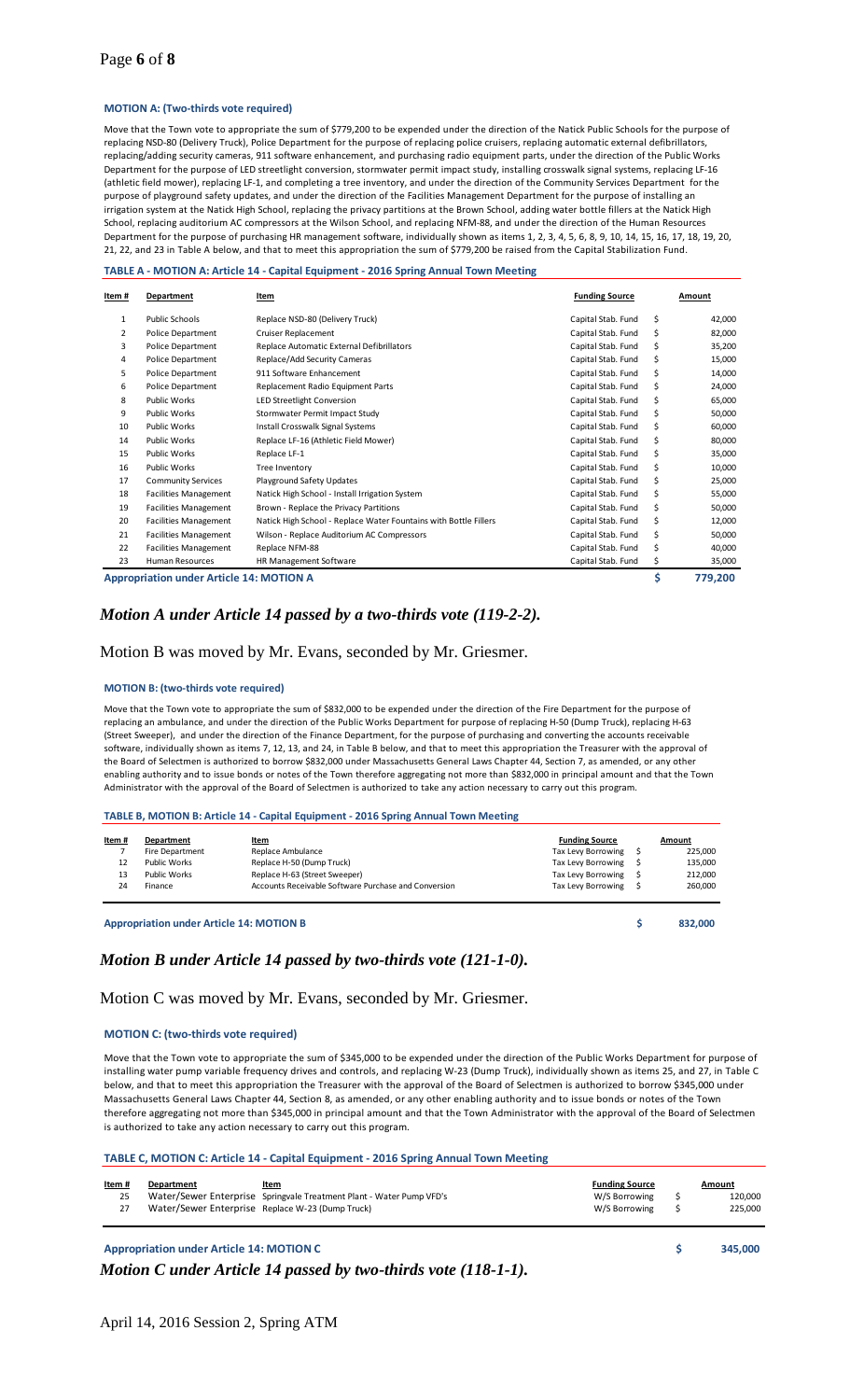#### Motion D was moved by Mr. Evans, seconded by Mr. Griesmer.

#### **MOTION D: (majority vote required)**

Move that the Town vote to appropriate the sum of \$174,000 to be expended under the direction of the Department of Public Works for the purpose of installing a sewer grinder pump at the Bradford Rd Sewer Pump Station, replacing W-12 (Air Compressor), replacing Hyrdo-Hammer Attachment, and replacing stand by generator transfer switches individually shown as items 26, 28, 29 and 30 in Table D below, and that to meet this appropriation the sum of \$174,000 be raised from Water & Sewer Retained Earnings.

#### **TABLE D, MOTION D: Article 14 - Capital Equipment - 2016 Spring Annual Town Meeting**

| Item# | Department    | <u>Item</u>                                       | <b>Funding Source</b>   | Amount |
|-------|---------------|---------------------------------------------------|-------------------------|--------|
| 26    | Water & Sewer | Bradford Rd Sewer Pump Station - Sewer Grind Pump | W/S Retained Earning \$ | 50,000 |
| 28    | Water & Sewer | Replace W-12 (Air Compressor)                     | W/S Retained Earning \$ | 30.000 |
| 29    | Water & Sewer | Replace Hydro-Hammer Attachment                   | W/S Retained Earning \$ | 19.000 |
| 30    | Water & Sewer | Replace Stand By Generator Transfer Switches      | W/S Retained Earning \$ | 75,000 |
|       |               |                                                   |                         |        |

**Appropriation under Article 14: MOTION D \$ 174,000**

#### *Motion D under Article 14 passed unanimously (120-0-0).*

#### Motion E was moved by Mr. Evans, seconded by Mr. Griesmer. **MOTION E: (two-thirds vote required)**

Move that the Town vote to appropriate the sum of \$295,000 to be expended under the direction of the Department of Public Works for the purpose of replacing a trash packer truck, individually shown as item 11 in Table E below, and for the payment of all costs incidental and related thereto, and that to meet this appropriation, (i) \$36,000 is transferred from the balance of the amount previously appropriated and borrowed by the Town under Article 5 Motion B of the Warrant at the October 2012 Fall Annual Town Meeting to pay costs of Recycling Packer Trucks, which amount is no longer needed to complete the project for which it was originally borrowed, and (ii) the Treasurer, with the approval of the Selectmen, is authorized to borrow \$259,000 under and pursuant to Chapter 44, Section 7(9) of the General Laws, or pursuant to any other enabling authority, and to issue bonds or notes of the Town therefor aggregating not more than \$259,000 in principal amount and that the Town Administrator with the approval of the Board of Selectmen is authorized to take any action necessary to carry out this program.

#### **TABLE E, MOTION E: Article 14 - Capital Equipment - 2016 Spring Annual Town Meeting**

| <u>Item</u> # | Department   | <b>Item</b>                 | <b>Funding Source</b>                      | <b>Amount</b> |
|---------------|--------------|-----------------------------|--------------------------------------------|---------------|
| 11            | Public Works | Replace S-33 (Trash Packer) | Reappropriation / Tax<br>Levy Borrowing \$ | 295,000       |

**Appropriation under Article 14: MOTION E \$ 295,000**

*Motion E under Article 14 passed by a two-thirds vote (117-2-1).*

#### **ARTICLE 15:** *Capital Improvement (Town Administrator)*

To see if the Town will vote to appropriate and raise, borrow or otherwise provide, a sum of money to implement a Capital Improvement Program, to protect the physical infrastructure of the Town of Natick; to determine whether this appropriation shall be raised by borrowing or otherwise; or to otherwise act thereon.

#### **FINANCE COMMITTEE RECOMMENDATIONS**

The Finance Committee voted on each individual motion on March 8, 2016. The votes on the motions were as follows:

| Motion A:   | $11 - 0 - 0$ |
|-------------|--------------|
| Motion B 1: | $11 - 0 - 0$ |
| Motion B 2: | $12-0-0$     |
| Motion C:   | $11 - 0 - 0$ |
| Motion D:   | $10-1-0$     |
| Motion E:   | $11-0-0$     |

Mr. Chenard, Deputy Town Administrator of Operations made a presentation on this Article and members asked questions and debated each individual motion.

Motion A was moved by Mr. Evans, seconded by Mr. Griesmer.